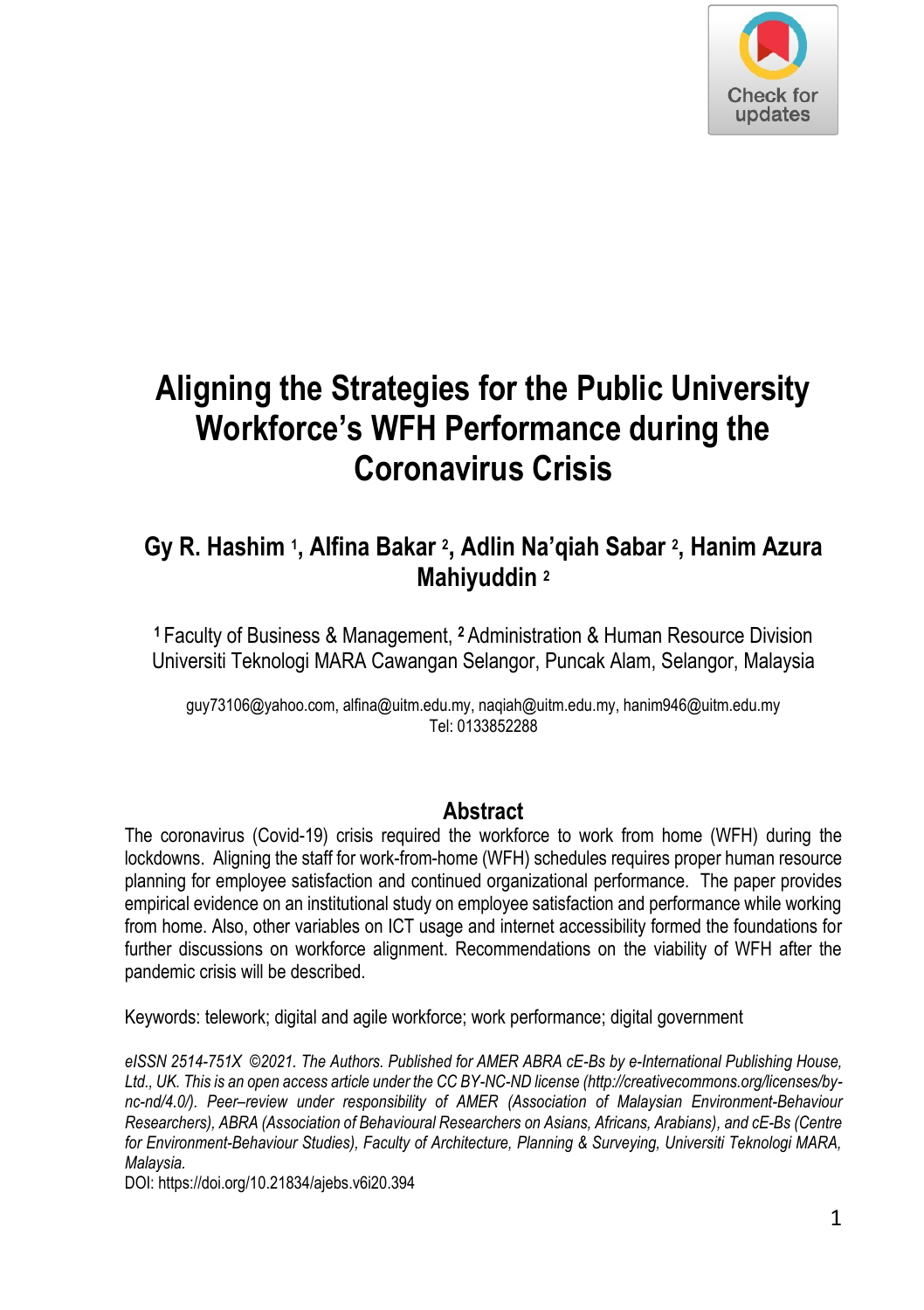#### **1.0 Introduction**

Remote work or telework is a flexible work arrangement for both the public and private sectors (Renard et al., 2021). When the movement control orders (MCO) were mandated due to the coronavirus pandemic, all walks of life were homebound. For the workforce, the unprecedented situation from the Covid-19 outbreak required all employees to work from home (WFH), with many caught unprepared for the sudden workplace changes, that is, without the infrastructure and systems in place (Shipman et al., 2021). During the lockdown periods lasting more than a year, the organizations' management and administrators scrambled to ensure work continued from home.

Both the white and blue-collar occupations have to adjust to working from home. For the former, their regular desks and workstations have to be replaced with a semblance of office space at home. For the latter, adjustments had to be made to show their productivity. For the latter, this is difficult as their job requires physical or hard manual labor and being outdoors. To ensure work continuity at home, the workforce had to incorporate computers and the Internet into their work practices and communication with their superiors (Kahn & Burrell, 2021).

The COVID-19 pandemic showed that the workforce is ready for the continuity of working from home. Before the pandemic, telework or WFH for civil servants was not favored because of trust issues by the federal government (Brown et al., 2016). But when the pandemic struck, hasty decisions were drawn to align organizational goals and the WFH policy and supervise the employees' productivity, performance (Kim et al., 2021), and wellbeing (Lecours et al., 2021). Hence, this paper provides the human resource alignment strategies used by Universiti Teknologi MARA Cawangan Selangor to ensure that employees working from home achieve significant productivity and performance.

While waiting to move to the endemic era after the COVID-19 pandemic, continuity of working from home should be telecommuting for white-collar occupations. Still, the employees should be physically present at the office according to the superiors' schedules from time to time. In other words, hybrid work schedules should be implemented as not all occupations can be completed at home, for job scopes in the facilities department that require the upkeep of the campus. To reiterate, the effects on essential employee determinants or outcomes such as work productivity, job performance, and satisfaction (Mihalca et al., 2021). These determinants were investigated for this study.

### **2.0 Literature Review**

#### **2.1 About Telework or Work-From-Home (WFH)**

The unprecedented situation from the Covid-19 outbreak required the workforce to work from home (WFH) during the lockdown periods. Most of today's work productivity involves using information and communication technologies (ICT), where the Internet has become the backbone for telework. Never has the Internet become such a crucial, more comprehensive network than when the pandemic struck, and everyone homebound had to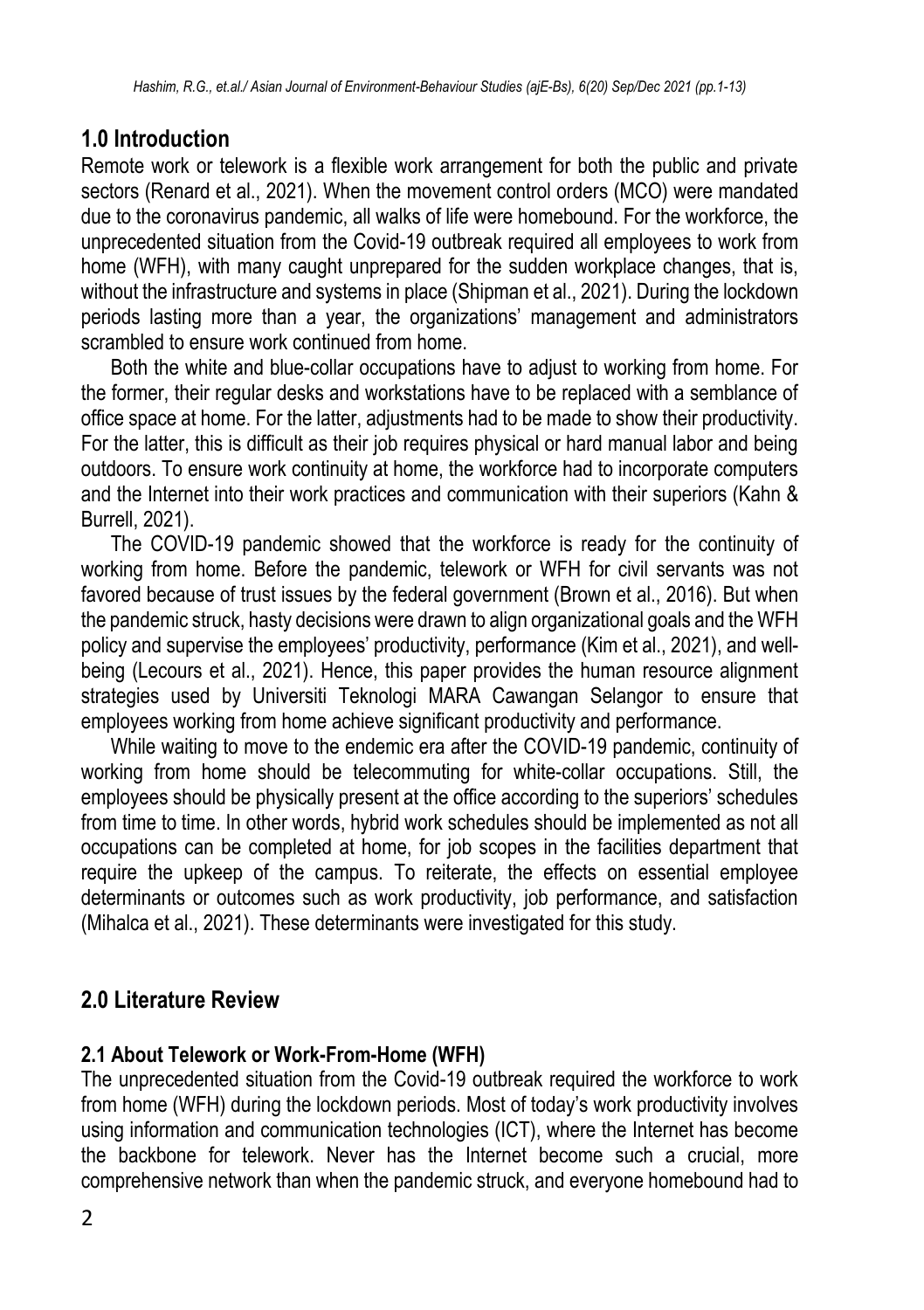rely on cyberspace for education, business, socializing, and others. The waves of COVID-19 have significantly impacted internet traffic (Feldmann et al., 2021).

To clear the air on the definitions from the terms that were interchangeably used, telework, work-from-home, or remote work means the same; it is a flexible work arrangement that allows an employee to from remote location outside of the corporate offices or offsite (Glossary, 2021). Remote work is again not a new way of ensuring the continuity of work. In the case of remote work, employees caught in the pandemic lockdowns and away from home had to resort to working remotely. For example, some Malaysian employees were out of state visiting their parents or any other matters, and when the government mandated the lockdown, they had to stay put. Nobody was allowed on the roads in the early days of the lockdown, yet these employees had to show productivity by working from wherever they were.

Consequently, the use of computers and the Internet has been exponential during the lockdown, but some were caught unaware by the enforced remote work (Zhang et al., 2021). The internet-enabled work was both pursued by both the students and the whitecollar occupations. That said, not all employees are equipped with adequate digital skills and literacy. On a positive note, the pandemic lockdown resulted in digital heuristics (McGrew, 2021). Their inadequacies cornered employees who were reluctant to use computers or refused digital literacy training.

For Universiti Teknologi MARA Cawangan Selangor (UCS), the abrupt shift of staff working from home because of the pandemic lockdowns requires immediate action plans from the university administrators, presenting new leadership challenges (Liebermann et al., 2021). As noted by Lievermann et al. (2021), the change in the public sector work environment, from office to the home office, resulted in the possibilities and difficulties of leading transformational leadership in adapting the work process, including communicative problems. One alignment strategy is for employees in the administrative departments to be reskilled and upskilled in information and communication technologies (ICT). In other words, the COVID-19 pandemic was a game-changer for public administration and leadership which required robust governance responses to turbulent problems (Ansell et al., 2021). As for the human resource department of Universiti Teknologi MARA Cawangan Selangor (UCS), similar problems in ensuring employee adjustment and well-being while working from home remained prevalent. Organizations must stay alert and adaptive to unforeseen events and external crises that increase the UCS workforce's uncertainty. These uncertainties challenged the human resource managers to navigate the unprecedented issues and find new solutions to problems arising in operations management (Carnevale & Hatak, 2020).

#### **2.2 The Agile, Digital Workforce in the Endemic Era**

To ensure compliance with the work-from-home policy, the UCS employees' discharge of their job responsibilities depended on their e-literacy. Also, employees should ensure that they have the necessary ICT equipment to work from home. The much-awaited endemic era calls for a digital workforce. The white-collar employees' skills are measured by their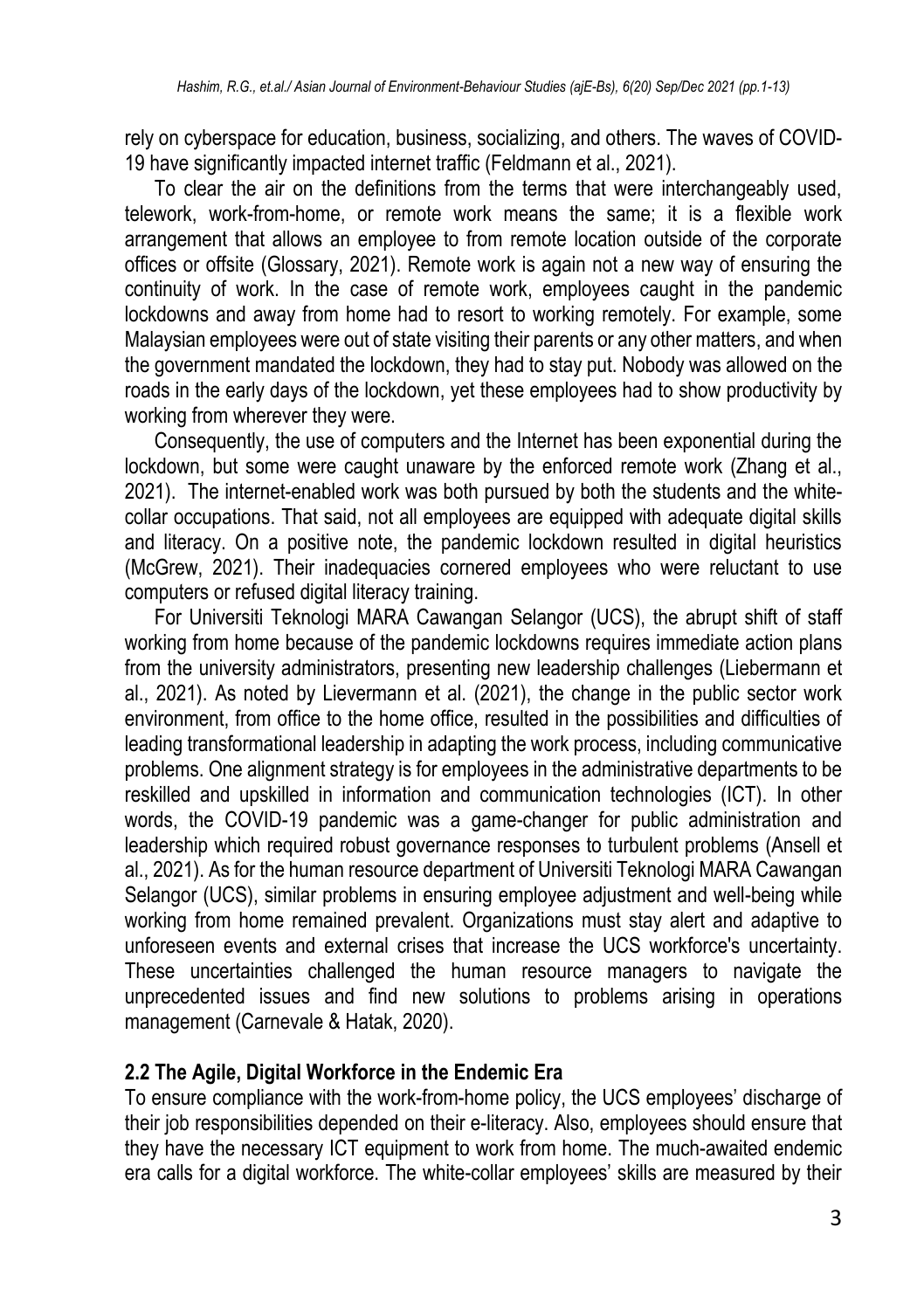digital competencies (Siddoo et al., 2019). It is encouraged that the employees continuously attend training programs to improve their capabilities for the career path. Nonetheless, the digitally competent workforce will progress much faster (Murawski & Bick, 2017) than those that do not jump on the d-bandwagon.

Hence, in aligning to the strategy of the digital workforce in tandem with the Industry Revolution 4.0 and the digital age (ibid), the UCS staff have to be reskilled and upskilled. This strategy should be mandated. The next cohort of the digital workforce, the university students, should also be prepared to meet the industry needs by having the necessary ICT skills. The current set of employees should change their attitude and mindsets by being agile and practice life-long learning.

At UCS, the human resource department has put into place the need for an agile working environment. This attitude is vital as not all administrative staff can achieve productivity and performance while homebound because of the lack of ICT peripherals. When the schedule calls for the staff's physical presence at the office, agility is akin to quality work production. Raut et al. (2021) noted that during the pandemic lockdowns, the agile workforce would better manage the crisis, particularly in government organizations. Further elaboration on the importance of having quality employees, workforce agility is a management strategy that fulfills the client charter by responding quickly and effectively to any crisis. As similarly pointed out by Murawski and Bick (2017), the practical implications of an agile, digital workforce blankets the multiple stakeholders and put UCS above the ranks of other public university administrations in the speedy dispense of work.

#### **2.3 Work Performance while Working-From-Home (WFH)**

Improving employee work performance is a perennial issue for all organizations during or after the pandemic. Employee performance will leverage the companies' achievements and goal accomplishments (Petcu et al., 2021). The use of the Internet and information and communication technologies (ICT) has assisted with the work continuity of a homebound employee. In evaluating the work performance of UCS employees, the Human Resource Department requires employees to update their logbooks daily; this is for work done, but the quality of work or performance needs to be researched. But in another study, Kawaguchi and Motegi (2021) examined the characteristics of remote work using a unique Japanese survey dataset, indicating that engagement in WFH is another crucial factor for the human resource department to consider. In other words, how effective is WFH during the pandemic? From literature, Allen et al. (2015) posited that the impact of telework is not just about work performance and job satisfaction but includes organizational commitment, work-family issues, attitudes, and interpersonal processes such as knowledge sharing and innovation. But of import are the employees' emotional, physical, and mental health over the more than year-long lockdown periods. The latter issues are being handled by the university management when cases of employees with mentally stressed from being homebound. Therefore, the top management of organizations had to have immediate alignment and remedial strategies to ensure that work productivity continued even with WFH.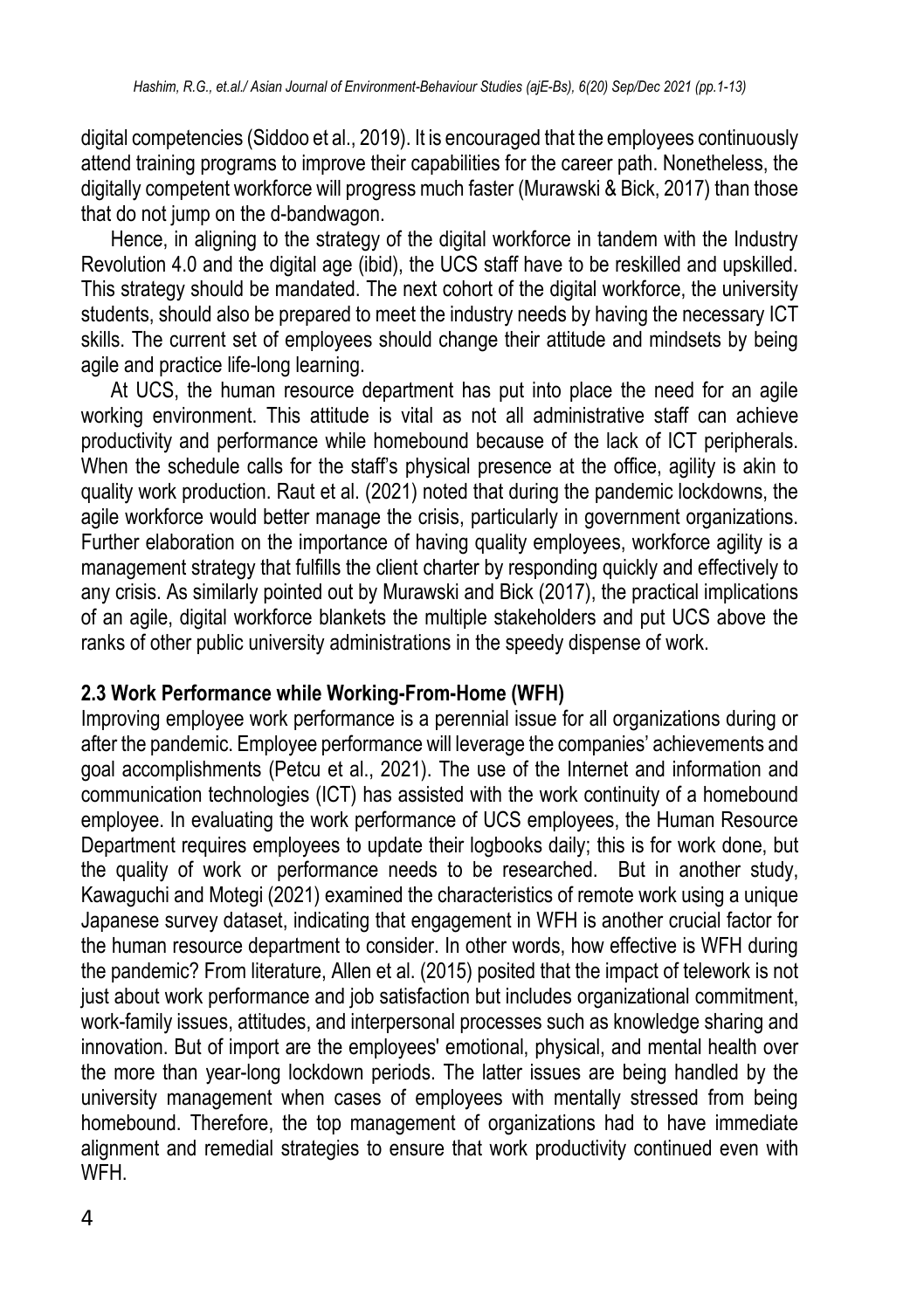### **3.0 Methodology**

The study, in part, drew on Baruch and Nicholson's Model of Teleworking (Mihalca et al., 2021), where the variables such as home or family environment, the execution of the employees' job scopes, adjustment to WFH, availability of information, and communication (ICT) equipment formed the basis of the investigation. Also, the study utilized the qualitative research case study in examining the implications of the sudden change of workplace. Does the coronavirus pandemic-induced WFH affect the staff's job satisfaction, performance, and productivity? If so, what were the organizational commitment and management strategies in aligning to these factors? In identifying the correct methodology, the literature reviewed indicated that the qualitative design would best fit the study's scope and objectives. Mohammadi et al. (2021) conducted a similar area and research design where the analysis mirrored this study.

The primary data were collected through an online survey using the Google Form. All department heads at UCS were informed of all UCS staff from all levels and grades to complete the form. The Google Form links were sent via e-mail and the social application Whatsapp. The staff was given two weeks to respond where the department heads will monitor compliance. This is because consensus sampling was used for the 514 UCS staff. Descriptive and frequency analyses were executed using SPSS version 27. For the openended questions requiring the respondents to input their views on the study's objectives, the text paragraphs were analyzed within the parameter of five themes. These numbers were later counted and ranked, as shown in the findings in the next section.

### **4.0 Results**

The first part of the findings will showcase the demographic variables from the 514 (100%) responses. The next part will highlight the work performance and results of the study were segregated into demographic variables. However, the underlying determinants such as job satisfaction (individual factor), availability of WFH area (home/family environment), keeping daily inputs in employee logbooks (productivity), and other challenges were gauged through the respondents' feedbacks.



Figure 1: Gender breakdown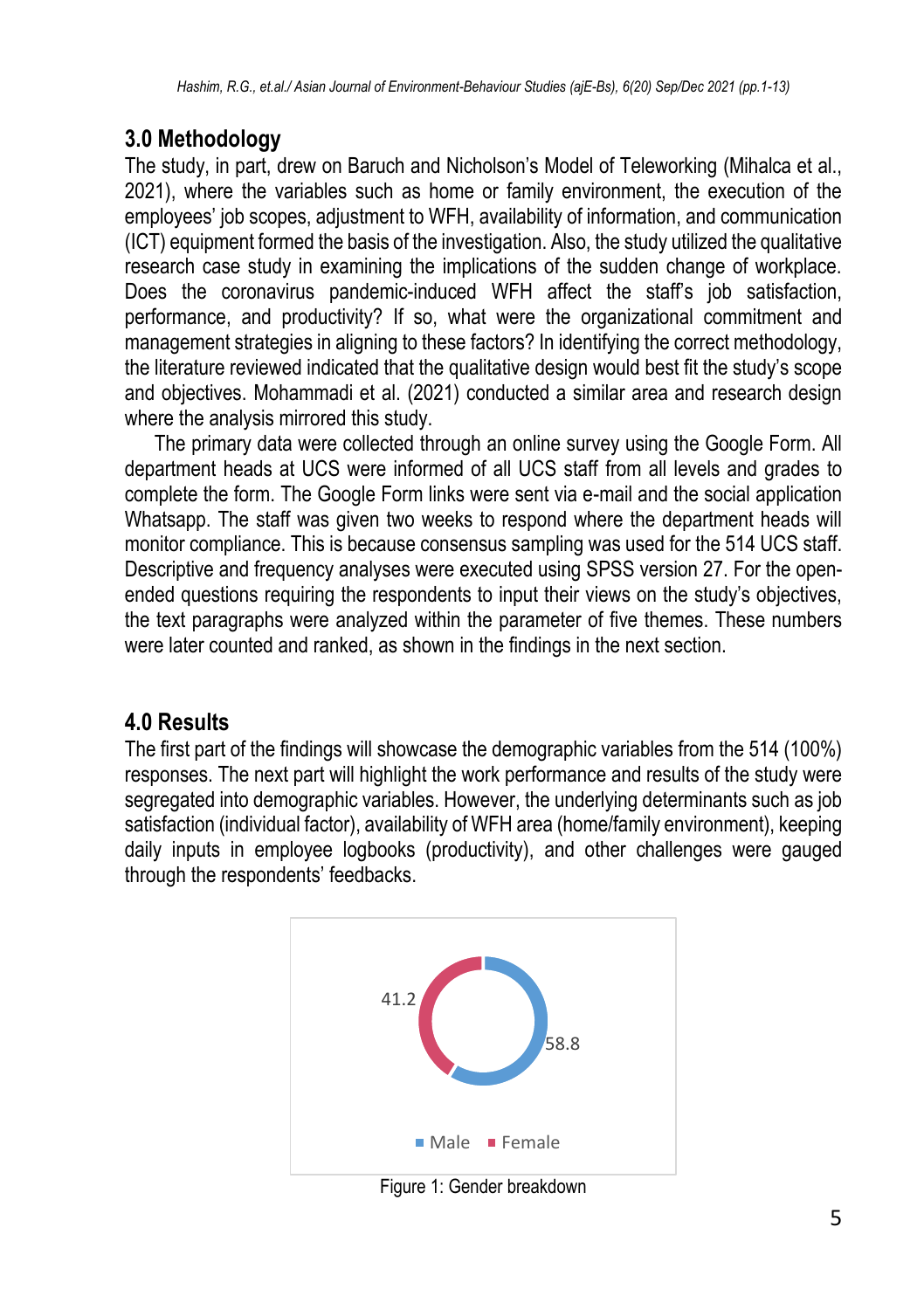The first demographic variable to be analyzed was gender. From the pie chart (Figure 1), there were more male respondents (58.8%) than there were female employees (41.2%). All 514 administrative staff working at the five campuses were accounted for; the gender distribution indicated that UCS has more male employees.

For the distribution by departments (Table 1), the highest number of staff who responded were from the Facilities Department (97), 62 from the Students Affairs Department, 58 from the Dengkil Campus. The departments with the least staff were six staff from the Research and Innovation Division and three from iCARE Division.

|       |                        |           |         | Valid   | Cumulative |
|-------|------------------------|-----------|---------|---------|------------|
|       |                        | Frequency | Percent | Percent | Percent    |
| Valid | <b>Bursar</b>          | 51        | 9.9     | 9.9     | 9.9        |
|       | Facility               | 97        | 18.9    | 18.9    | 28.8       |
|       | <b>Islamic Affairs</b> | 9         | 1.8     | 1.8     | 30.5       |
|       | <b>iCARE</b>           | 3         | 6.6     | $.6\,$  | 31.1       |
|       | <b>HR Admin</b>        | 54        | 10.5    | 10.5    | 41.6       |
|       | Dengkil                | 58        | 11.3    | 11.3    | 52.9       |
|       | <b>Campus Police</b>   | 38        | 7.4     | 7.4     | 60.3       |
|       | <b>HEP</b>             | 62        | 12.1    | 12.1    | 72.4       |
|       | P. Perdana             | 33        | 6.4     | 6.4     | 78.8       |
|       | R&I                    | 6         | 1.2     | 1.2     | 80.0       |
|       | <b>PTAR</b>            | 52        | 10.1    | 10.1    | 90.1       |
|       | Sg Buloh-Selayang      | 51        | 9.9     | 9.9     | 100.0      |
|       | <b>Total</b>           | 514       | 100.0   | 100.0   |            |

Table 1: Breakdown of Respondents by Departments

The next demographic variable is the age range of the respondents. Table 2 shows that most respondents were from 30-39 years, with 276 responses. This is followed by 134 responses from those aged between 40-49 years and 63 staff aged 50-60 years. The lowest number was 41 from a team aged between 20-29 years.

| Table 2: Respondents' Age Range |  |  |
|---------------------------------|--|--|
|---------------------------------|--|--|

|       |             | Frequency | Percent |     | Valid Percent   Cumulative Percent |
|-------|-------------|-----------|---------|-----|------------------------------------|
| Valid | 20-29 years |           |         | 8.0 | 8.0                                |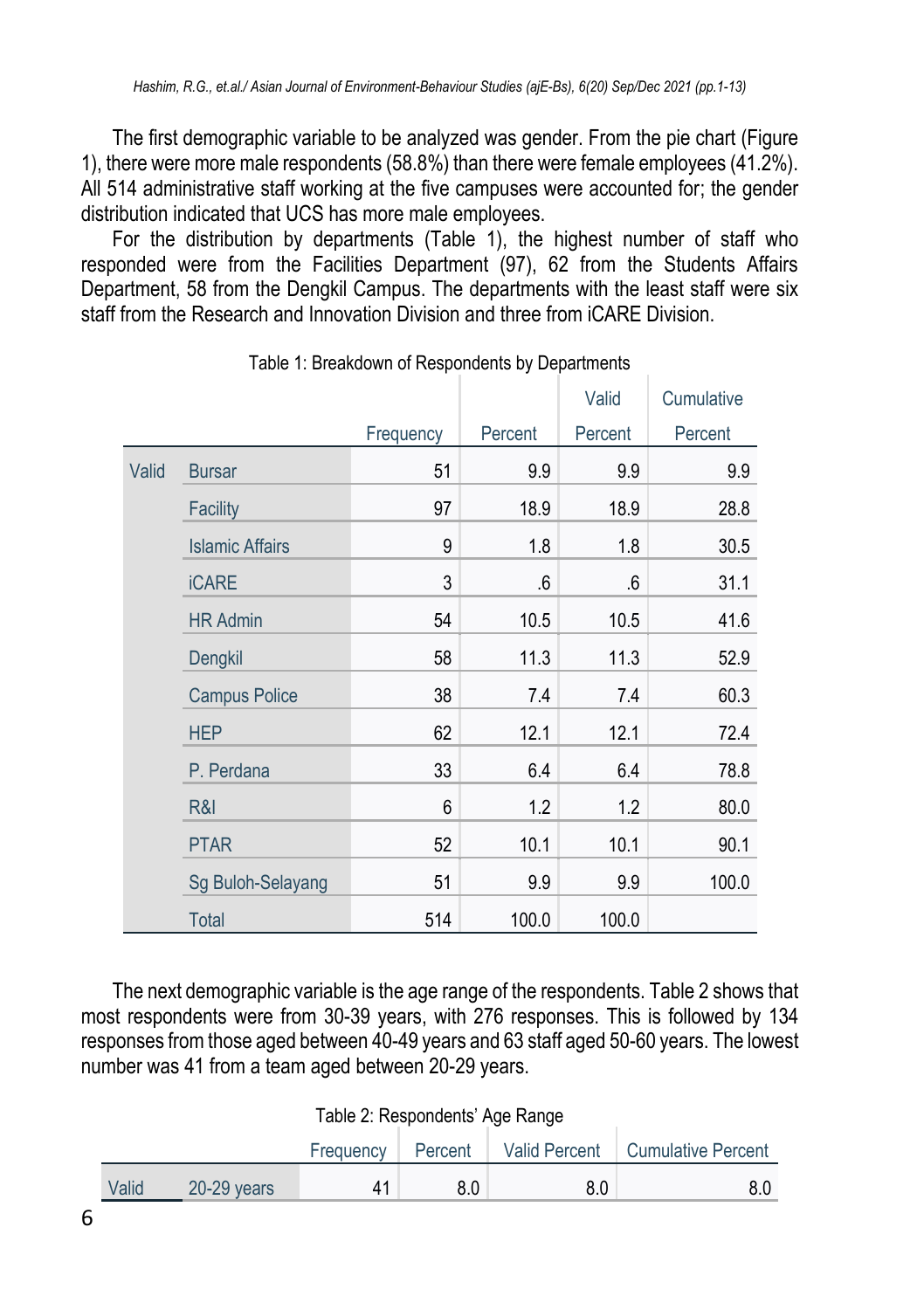| 30-39 years | 276 | 53.7  | 53.7  | 61.7  |
|-------------|-----|-------|-------|-------|
| 40-49 years | 134 | 26.1  | 26.1  | 87.7  |
| 50-60 years | 63  | 12.3  | 12.3  | 100.0 |
| Total       | 514 | 100.0 | 100.0 |       |

Next are the responses for those who were satisfied when working from home (Table 3). As seen from Table 3, 87.2% of the 514 UCS staff are happy working from home compared to 12.8 who were unsatisfied with WFH.

Table 3: Satisfaction from Working-from-home

|       |               | Frequency | Percent | <b>Valid Percent</b> | <b>Cumulative Percent</b> |
|-------|---------------|-----------|---------|----------------------|---------------------------|
| Valid | Satisfied     | 448       | 87.2    | 87.2                 | 87.2                      |
|       | Not satisfied | 66        | 12.8    | 12.8                 | 100.0                     |
|       | Total         | 514       | 100.0   | 100.0                |                           |

Looking at Table 4, the respondents were asked if they experience family or personal issues when working from home. Where 22.4% admitted that there were family and/or emotional issues when working from home. However, 77.6% responded that there were no family issues when WFH.

|       |       | Frequency | Percent | <b>Valid Percent</b> | <b>Cumulative Percent</b> |
|-------|-------|-----------|---------|----------------------|---------------------------|
| Valid | Yes   | 115       | 22.4    | 22.4                 | 22.4                      |
|       | No    | 399       | 77.6    | 77.6                 | 100.0                     |
|       | Total | 514       | 100.0   | 100.0                |                           |

Table 4: Feedbacks on family or personal issues when WFH

Table 5 evidences the respondents' space issues when working from home, where 63% indicated problems with space when WFH. In other words, the respondents could not find a proper place to focus on work when at home. On the other hand, 36.6% indicated no space issues; that is, these 188 UCS staffs were able to find a proper place to concentrate on work.

Table 5: Space issues when working from home

|       |     | Frequency | Percent | <b>Valid Percent</b> | <b>Cumulative Percent</b> |
|-------|-----|-----------|---------|----------------------|---------------------------|
| Valid | Yes | 326       | 63.4    | 63.4                 | 63.4                      |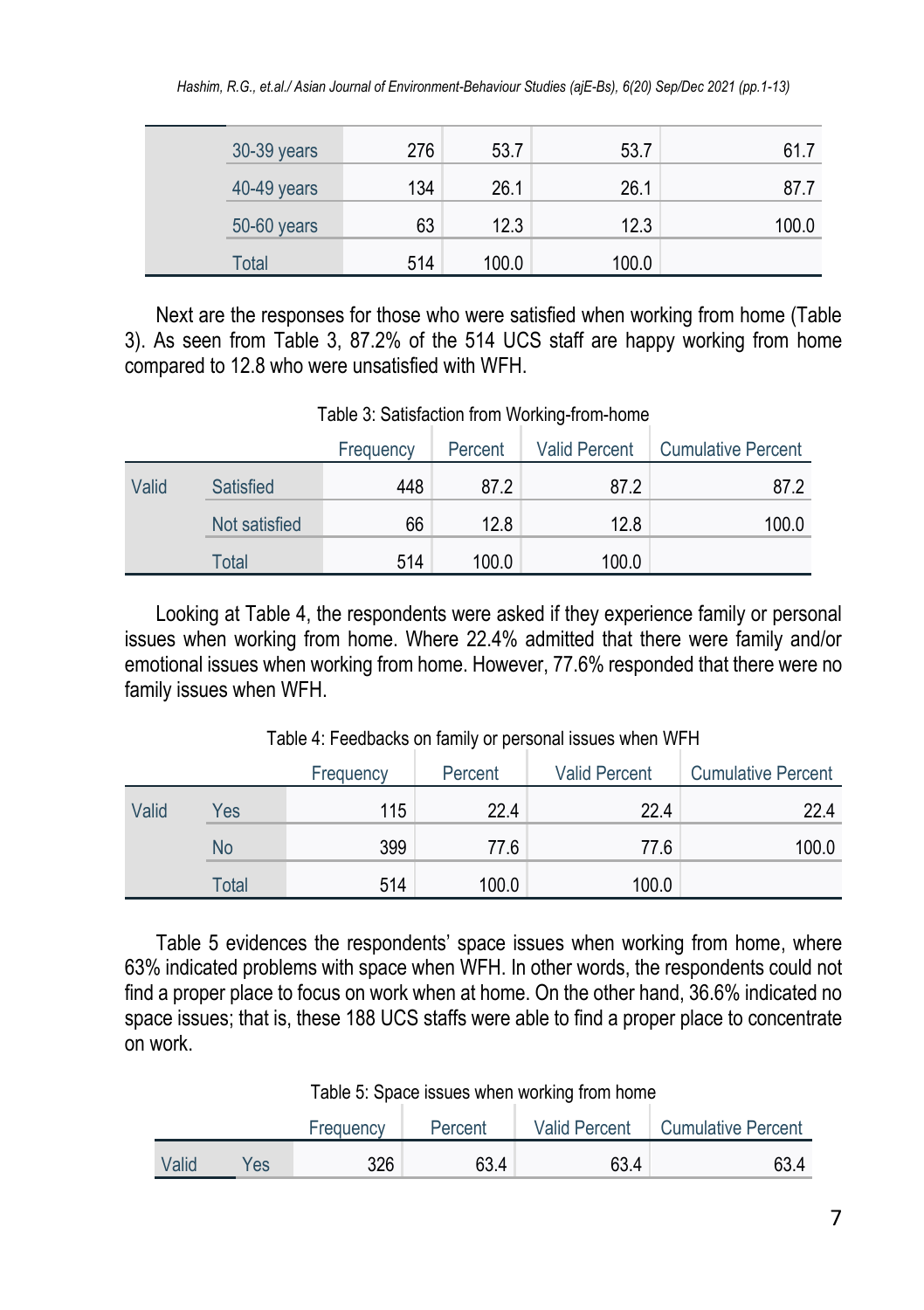| No    | 188 | 36.6  | 36.6  | 100.0 |
|-------|-----|-------|-------|-------|
| Total | 514 | 100.0 | 100.0 |       |

One statement in the survey form asked the respondents if their homes were adequately equipped with ICT peripherals for WFH. Of the 514 respondents, 328 (63.8%) had ICT equipment, while 186 (36.2%) did not have proper facilities for WFH.

|       |       | Frequency | Percent | <b>Valid Percent</b> | <b>Cumulative Percent</b> |
|-------|-------|-----------|---------|----------------------|---------------------------|
| Valid | Yes   | 328       | 63.8    | 63.8                 | 63.8                      |
|       | No    | 186       | 36.2    | 36.2                 | 100.0                     |
|       | Total | 514       | 100.0   | 100.0                |                           |

Table 6: Availability of ICT equipment to WFH

Table 7: Employees who keep daily log books while WFH

|       |       | Frequency | Percent | <b>Valid Percent</b> | <b>Cumulative Percent</b> |
|-------|-------|-----------|---------|----------------------|---------------------------|
| Valid | Yes   | 423       | 82.3    | 82.3                 | 82.3                      |
|       | No    | 91        | 17.7    | 17.7                 | 100.0                     |
|       | Total | 514       | 100.0   | 100.0                |                           |

From Table 7 above, the number of employees who diligently update their logbooks was 423 or 82.3%, while 91 or 17.7% were those who do not keep daily logs of their WFH activities.

To continue, the respondents were asked to choose which WFH issue affected them the most; that is, the problems were ranked according to their perceptions (Table 8). From the feedbacks, limited internet access scored the highest at 250 (48.6%), followed by personal issues at 171 (33.3%). The third-ranked problem was difficulty accessing information for work which amounted to 48 or 9.3%, and last was communication with their superiors which numbered 45 or 8.8%. With the previous results from the survey, the next section will discuss the implications of the findings.

|  |  | Table 8: Employees' WFH issues |  |
|--|--|--------------------------------|--|
|--|--|--------------------------------|--|

|                               |           |         | Valid   | Cumulative |
|-------------------------------|-----------|---------|---------|------------|
|                               | Frequency | Percent | Percent | Percent    |
| Valid Limited internet access | 250       | 48.6    | 48.6    | 48.6       |
| Communication with superior   | 45        | 8.8     | 8.8     | 57.4       |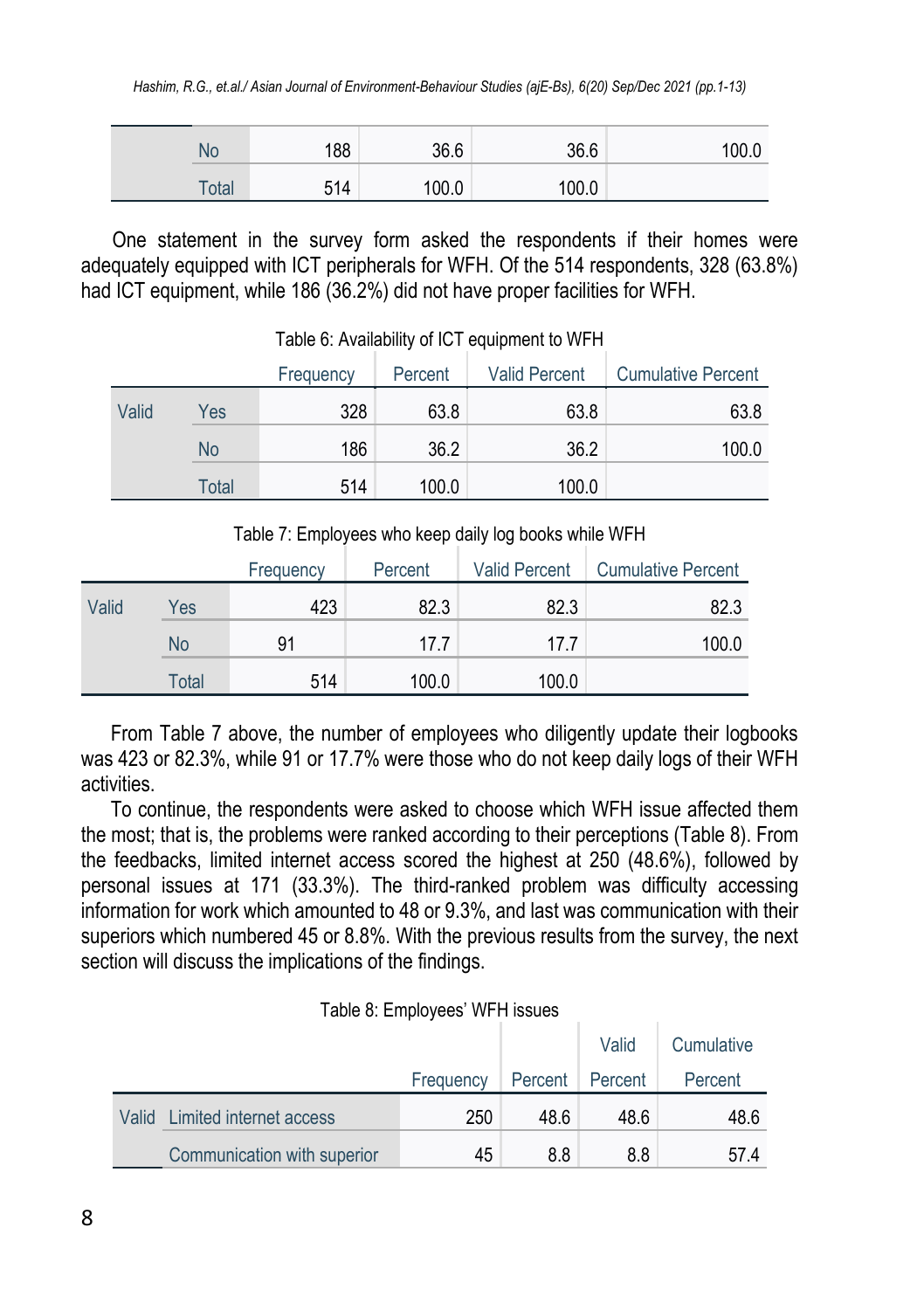|  | Difficult information access | 48  | 9.3   | 9.3   | 66.7  |
|--|------------------------------|-----|-------|-------|-------|
|  | Personal issues              | 171 | 33.3  | 33.3  | 100.0 |
|  | Total                        | 514 | 100.0 | 100.0 |       |

#### **5.0 Discussions and HR Practitioner Recommendations**

The discussions will begin with the implications of the findings. The first result was the gender breakdown from the consensus sampling of 514 staff working under the umbrella of Universiti Teknologi MARA Cawangan Selangor (UCS). Six campuses fall under the administration of UCS. Thus, the results indicated that staffing at the branch campuses showed more male employees than females. In correlation, the number of employees at the Facilities Department made up for the significant gap in gender breakdown; that is, more male staff attended the infrastructure facilities at the six campuses.

Next, the age range showed that UCS has many mid-career employees at more than 50%. This age range puts the employees in Gen X and millennials categories where they grew up with ICT and the Internet already in place in Malaysia. This result implies relooking at the policy on digital literacy among government employees as advocated by Androsoff (2019). There could be other personal factors such as limited finances and low-level education. Thus, the alignment strategy for UCS is to send these employees for regular upskills training in ICT.

WFH and its influence on employees' job satisfaction have been extensively analyzed and discussed. Some conditions related to WFH could trigger an increase or decrease in job satisfaction. Based on the findings, it is shown that 87% of 514 employees indicate their overall satisfaction with WFH. In contrast, 17.7% of employees were not satisfied with WFH. Many factors can influence this percentage. The findings are supported by Zollner and Sulikova (2021), which indicated workers satisfaction decreases with WFH only due to solitude, hidden overtime, combining private and work life, or an inappropriate working environment at home.

Considering WFH required employees to combine private and work life, 22.4% of employees experience family or personal issues when WFH. According to Beart et al. (2020), there is a substantial inequality when using a home office, which changes employees' life conditions. It is believed that this life change will affect job satisfaction and productivity of the employees. Ensuring appropriate working conditions for WFH raises many issues (Eurofound, 2021). This research found that employees' workplaces at home are not suitable for WFH. Therefore, 63.4% of respondents claimed they have space issues in this study, while WFH was significant with the previous research.

It is believed that when the restriction imposed by the pandemic will end, hybrid forms of WFH will predominate as these settings would be preferred by employers and employees. Based on the overall findings, the alignment strategy is for employees in the administrative departments to be reskilled and upskilled in information and communication technologies (ICT). Apart from these, employees should ensure that they have the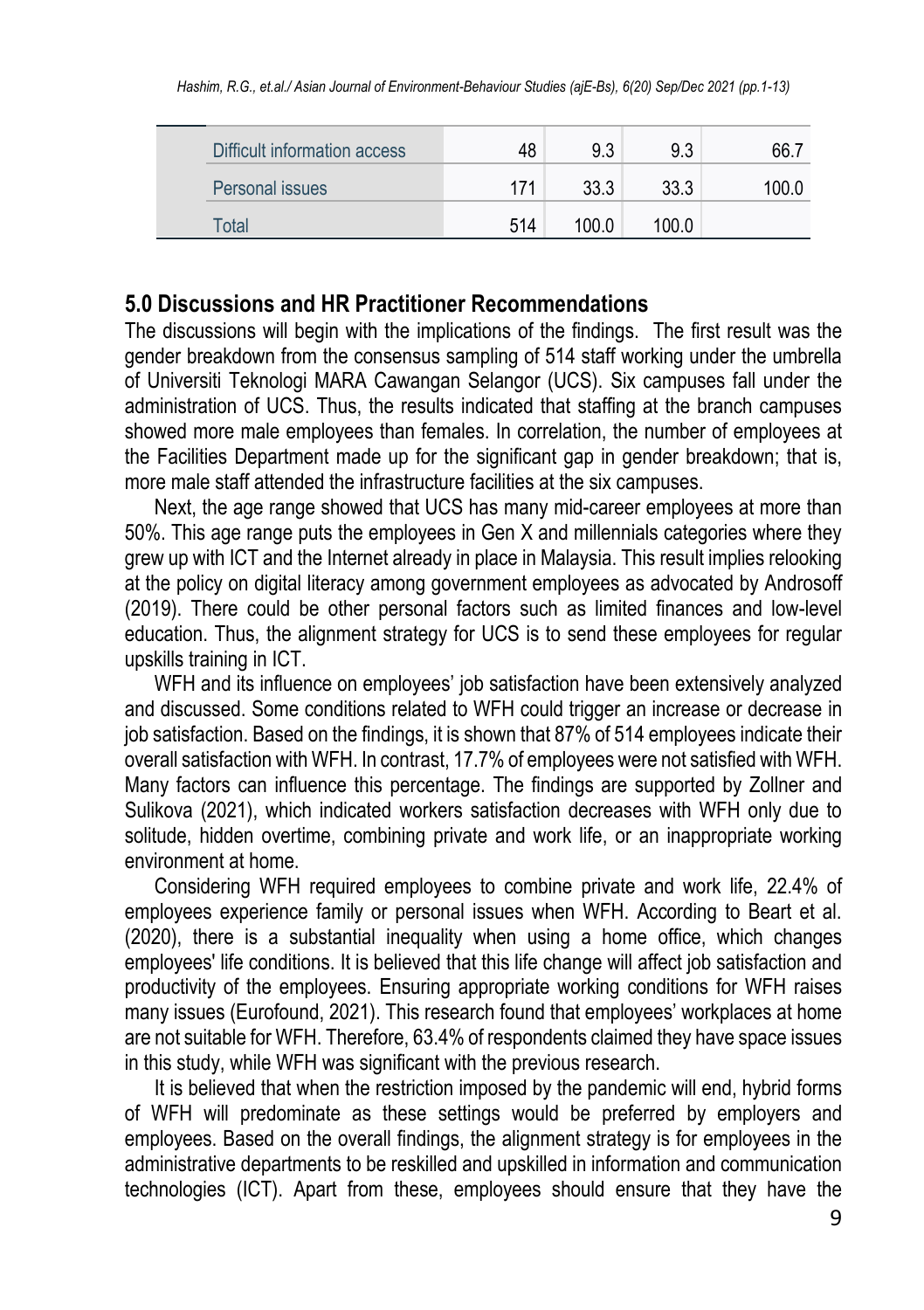necessary ICT equipment to work from home. However, 36% of the respondents claimed that they did not have proper facilities for WFH. This problem can impede the UCS staff from staying connected and closely interacting with all employees.

Other concerns of WFH settings are UCS management and reporting between employees and their superiors. Work process monitoring through technology is a necessity. Keeping the logbook updated and sending these to their bosses at the end of the week is necessary. Thus, detailed input should be pre-approved by the university management in a template for standardization.

In addition, communication is a crucial element for WFH. Employees should ensure prompt responses for all forms of communication. By aligning acceptable work practices for WFH, issues on ethics and integrity will diminish. Meetings conducted virtually are the new norm, but employees involved in the discussions should be well prepared. Doubtlessly, remote working for employees requires good internet access and transmission stability during meetings; having these should be the employees' responsibility. However, consideration should be given to lower-grade employees, for example, the clerical staff who cannot afford these necessities. Consider having their schedules for working at the office as per the federal government's standard operating procedures (SOP). The implication for this paper is to attend to the issue of trust for employees allowed to work from home after the pandemic lockdowns.

The study hoped to shed insights into the debatable issue of WFH performance and the implications for the human resource department in allowing employees to continue doing so after the pandemic crisis.

#### **5.1 Human Resource (HR) Practitioner Recommendations**

To reinforce the discussions above, additional input in the form of a Human Resource Practioner recommendations regarding WFH policies for public sector employees are included. Therein, the concept of WFH may seem simple, but in reality, there are many challenges to be faced:

i) Employees need to ensure the availability of technology, especially high internet access, to ensure that the work done is not interrupted.

ii) Work discipline and the need to be honest and systematic in task scheduling for the productivity expected by the employer. In the context of UITM, employees need to live, and iDART charity can help during WFH.

iii) WFH technology applications and platforms need to be learned (ReSkill, UpSkill) by employees; otherwise, the task will be disrupted.

iv)The biggest challenge is becoming more productive outside of the office organizational structure. The office workplace and a conducive work environment can increase productivity and employees' focus on daily work.

v) Conducive workspace requirements (ventilation, lighting, and ergonomics) and a two-way communication platform.

vi) Knowledge and level of understanding of the concept of WFH need to be improved.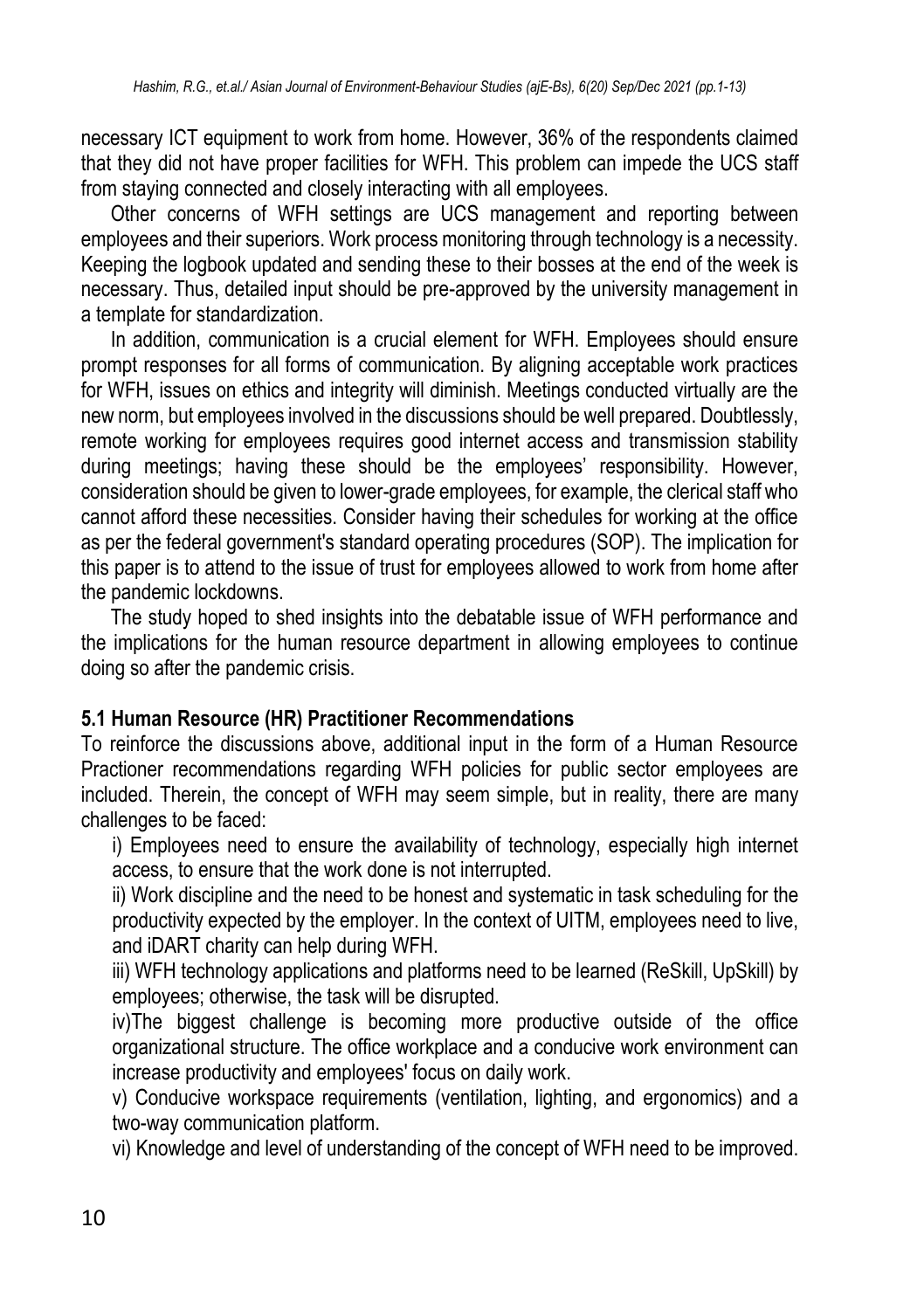vii) Employers need to prepare clear SOPs about WFH. Loose guidelines will open up to various forms of interpretation.

viii) Technical support from employers for WFH.

ix) The employees' ability to capture and expedite instructions that are, to be agile in the dispense of work and tasks

x) The transparent and responsible nature of employees

## **6.0 Conclusion**

The results from this institutional study provide valuable insights on the staff's conditions and perceptions when WFH. The research project is that the team or respondents were from University Teknologi MARA Cawangan Selangor, Puncak Alam campus, which has the highest number of administrative and academic staff compared to the 34 other university branches in Malaysia. Gauging the respondents' inputs and analyzing their feedbacks have resulted in the university administrators aligning work strategies in preparation for the endemic phase. After almost two years of WFH from the pandemic lockdowns, the white-collar staff will have options of continuing to telework, depending on the university administrators' adjusted policies.

As noted above, the paper aims to provide empirical evidence on the university workforce's alignment strategies in achieving the key performance indicators of WFH. The top management of organizations had to have immediate alignment and remedial techniques to ensure that work productivity continued even with WFH. For Universiti Teknologi MARA Cawangan Selangor (UCS), the abrupt shift of staff working from office to home requires that their workload and job performance are not jeopardized. At all times, the employees' WFH must ensure work commitment and compliance to the client's charter by ensuring that tasks are completed on time, and key performance indicators (KPI) are fulfilled. The findings from the study will assist public administrators. In this case, the UCS management trains for an agile and digital workforce for effective and efficient work performance in the forthcoming endemic era.

### **Acknowledgment**

We are grateful to the top management of Universiti Teknologi MARA Cawangan Selangor for allowing researchers from the Human Resource Department to conduct the study without any funding except for time allocation to focus on the investigation and reports.

### **Article Contribution to Related Field of Study**

This paper contributes to the related fields of behavioral and human resource management studies.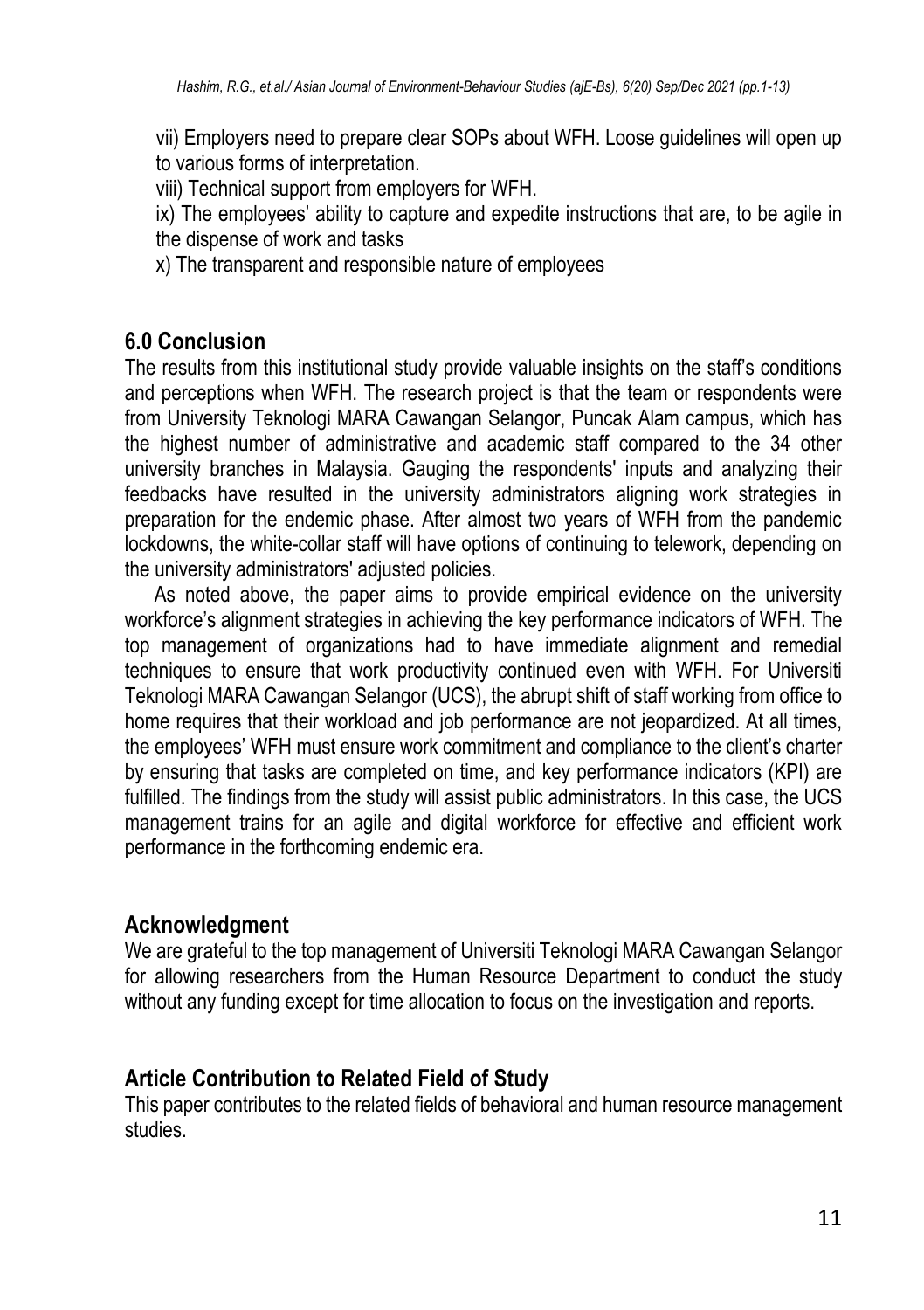#### **References**

Allen, T. D., Golden, T. D., & Shockley, K. M. (2015). How effective is telecommuting? Assessing the status of our<br>scientific findings [Article]. Psychological Science in the Public Interest. 16(2). 40-68. scientific findings [Article]. *Psychological* Science in the Public <https://doi.org/10.1177/1529100615593273>

Androsoff, R. (2019). The public service's digital literacy problem. *Wiring Public Policy for Digital Government*. Retrieved October 9, 2021, from [https://policyoptions.irpp.org/magazines/february-2019/the-public-services](https://policyoptions.irpp.org/magazines/february-2019/the-public-services-digital-literacy-problem/)[digital-literacy-problem/](https://policyoptions.irpp.org/magazines/february-2019/the-public-services-digital-literacy-problem/)

Ansell, C., Sørensen, E., & Torfing, J. (2021). The COVID-19 pandemic as a game changer for public administration and leadership? The need for robust governance responses to turbulent problems [Article]. *Public Management Review*, *23*(7), 949-960.<https://doi.org/10.1080/14719037.2020.1820272>

Brown, C., Smith, P. R., Arduengo, N., & Taylor, M. (2016). Trusting telework in the federal government [Article]. *Qualitative Report*, *21*(1), 87-101, Article 8. [https://www.scopus.com/inward/record.uri?eid=2-s2.0-](https://www.scopus.com/inward/record.uri?eid=2-s2.0-84955065435&partnerID=40&md5=491092e3b123b7e548b65f310d5d9984) [84955065435&partnerID=40&md5=491092e3b123b7e548b65f310d5d9984](https://www.scopus.com/inward/record.uri?eid=2-s2.0-84955065435&partnerID=40&md5=491092e3b123b7e548b65f310d5d9984)

Carnevale, J. B., & Hatak, I. (2020). Employee adjustment and well-being in the era of COVID-19: Implications for human resource management [Article]. *Journal of Business Research*, *116*, 183-187. <https://doi.org/10.1016/j.jbusres.2020.05.037>

Feldmann, A., Gasser, O., Lichtblau, F., Pujol, E., Poese, I., Dietzel, C., Wagner, D., Wichtlhuber, M., Tapiador, J., Vallina-Rodriguez, N., Hohlfeld, O., & Smaragdakis, G. (2021). A year in lockdown: How the waves of COVID-19 impact internet traffic [Article]. *Communications of the ACM*, *64*(7), 101-108[. https://doi.org/10.1145/3465212](https://doi.org/10.1145/3465212)

Glossary, G. (2021). *Remote Work*. Gartner Information Technology. Retrieved October 8 from <https://www.gartner.com/en/information-technology/glossary/remote-work>

Kahn, Z., & Burrell, J. (2021). A Sociocultural Explanation of Internet-Enabled Work in Rural Regions [Article]. *ACM Transactions on Computer-Human Interaction*, *28*(3), Article 17[. https://doi.org/10.1145/3443705](https://doi.org/10.1145/3443705)

Kawaguchi, D., & Motegi, H. (2021). Who can work from home? The roles of job tasks and HRM practices [Article].<br>Journal of the Japanese and International Economies. 62. Article 101162. *Journal of the Japanese and International Economies*, *62*, Article 101162. <https://doi.org/10.1016/j.jjie.2021.101162>

Kim, T., Mullins, L. B., & Yoon, T. (2021). Supervision of Telework: A Key to Organizational Performance [Article]. *American Review of Public Administration*, *51*(4), 263-277[. https://doi.org/10.1177/0275074021992058](https://doi.org/10.1177/0275074021992058)

Lecours, A., Gilbert, M. H., Lord, M. M., Labrecque, C., & Boucher, F. (2021). Telework in a pandemic context: Protocol of a participatory study on the effects of teleworking conditions on the well-being and social participation of workers [Article]. *BMJ Open*, *11*(8), Article e051099[. https://doi.org/10.1136/bmjopen-2021-051099](https://doi.org/10.1136/bmjopen-2021-051099)

Liebermann, S. C., Blenckner, K., Diehl, J. H., Feilke, J., Frei, C., Grikscheit, S., Hünsch, S., Kohring, K., Lay, J., Lorenzen, G., & Reinhardt, J. (2021). Abrupt Implementation of Telework in the Public Sector during the COVID-19 Crisis: Challenges to Transformational Leadership [Article]. *Zeitschrift fur Arbeits- und Organisationspsychologie*, *65*(4), 258-266[. https://doi.org/10.1026/0932-4089/a000367](https://doi.org/10.1026/0932-4089/a000367)